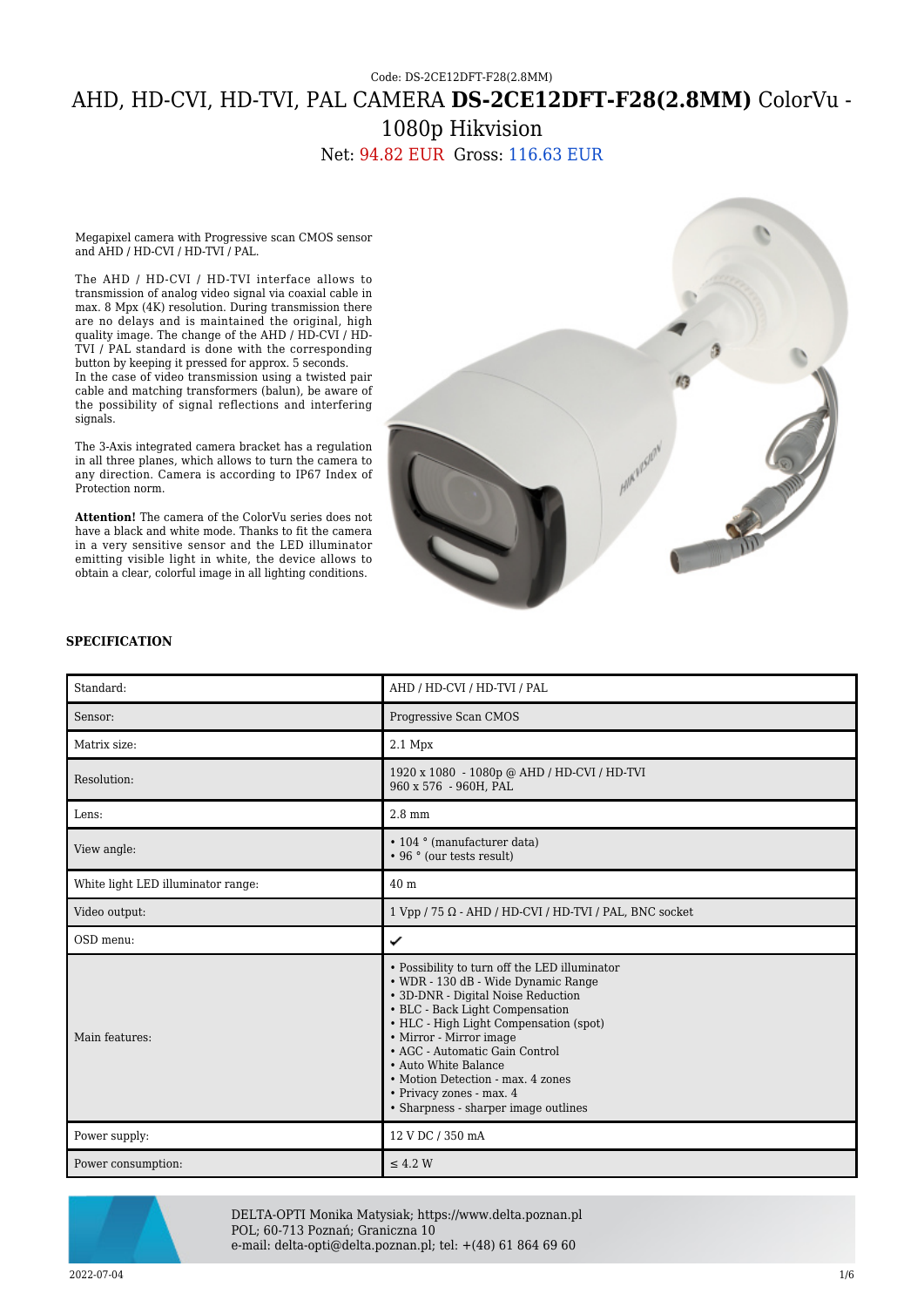| Housing:               | Compact, Metal + Plastic |
|------------------------|--------------------------|
| Color:                 | White                    |
| "Index of Protection": | IP67                     |
| Operation temp:        | $-40 °C  60 °C$          |
| Weight:                | $0.44$ kg                |
| Dimensions:            | 223 x 77 x 83 mm         |
| Supported languages:   | English                  |
| Manufacturer / Brand:  | Hikvision                |
| SAP Code:              | 300512255                |
| Guarantee:             | 3 years                  |

#### **PRESENTATION**



Side view:



Mounting side view:



DELTA-OPTI Monika Matysiak; https://www.delta.poznan.pl POL; 60-713 Poznań; Graniczna 10 e-mail: delta-opti@delta.poznan.pl; tel: +(48) 61 864 69 60

 $2022$ -07-04  $2/6$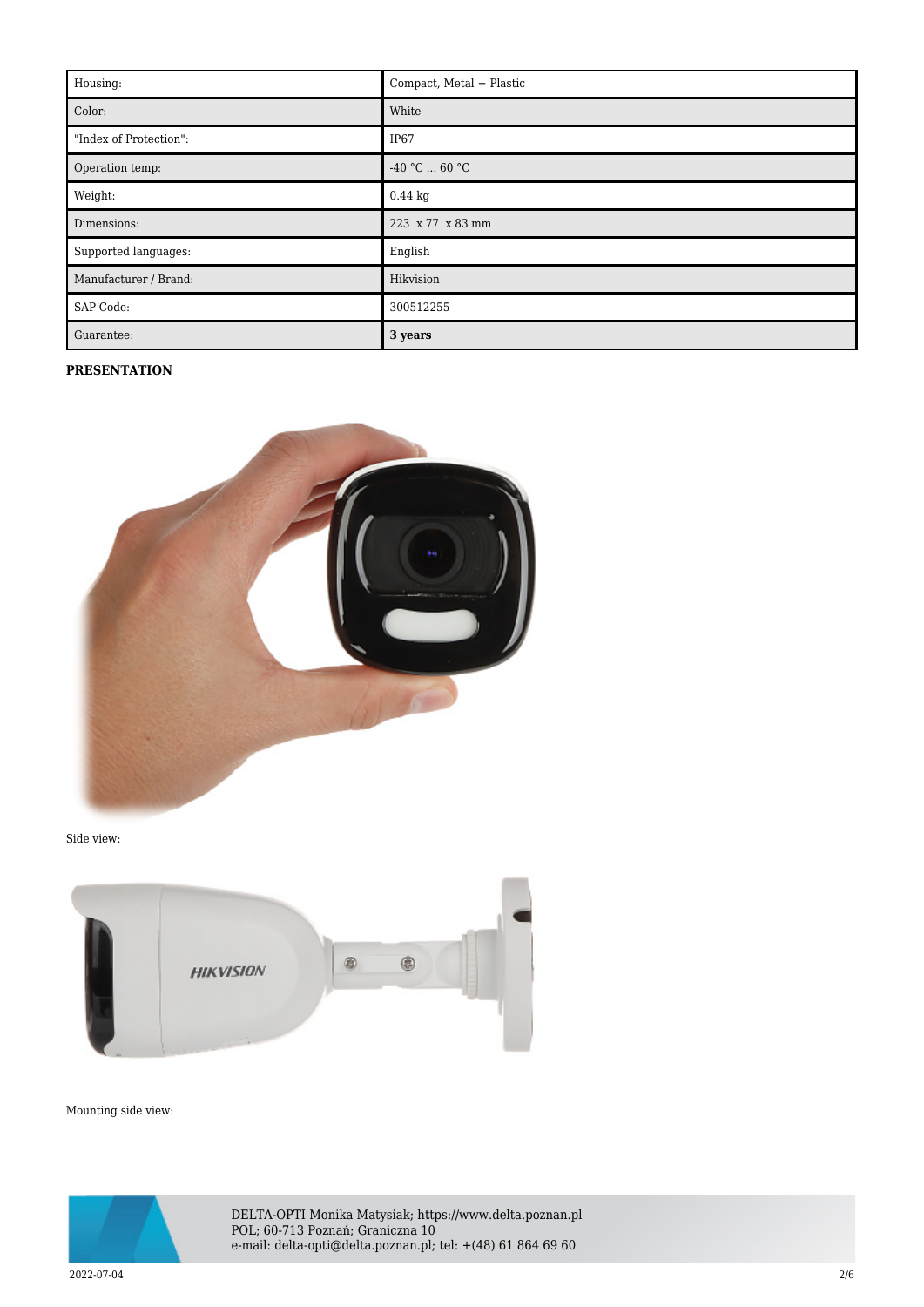

Camera dimensions:



The change of the AHD / HD-CVI / HD-TVI / PAL standard is done with the corresponding button by keeping it pressed for approx. 5 seconds:



In the kit:



## **OUR TESTS**



DELTA-OPTI Monika Matysiak; https://www.delta.poznan.pl POL; 60-713 Poznań; Graniczna 10 e-mail: delta-opti@delta.poznan.pl; tel: +(48) 61 864 69 60

 $2022$ -07-04  $3/6$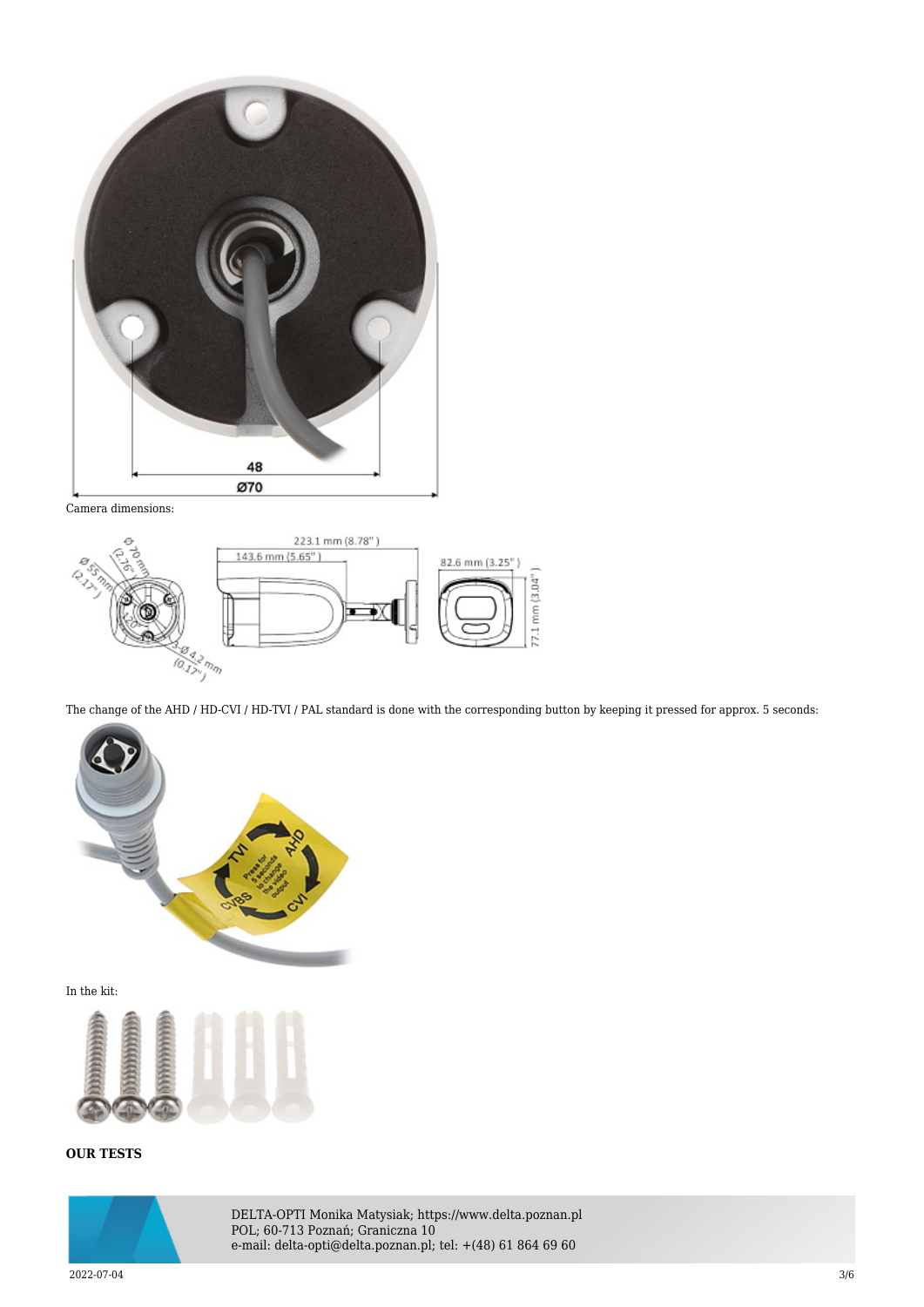### AHD:

Camera image at artificial illumination (about 30Lux):



Camera image at night conditions with internal built-in LED illuminator on:



Camera image at direct strong light opposite to camera:



HD-CVI:

Camera image at artificial illumination (about 30Lux):





DELTA-OPTI Monika Matysiak; https://www.delta.poznan.pl POL; 60-713 Poznań; Graniczna 10 e-mail: delta-opti@delta.poznan.pl; tel: +(48) 61 864 69 60

 $2022$ -07-04  $4/6$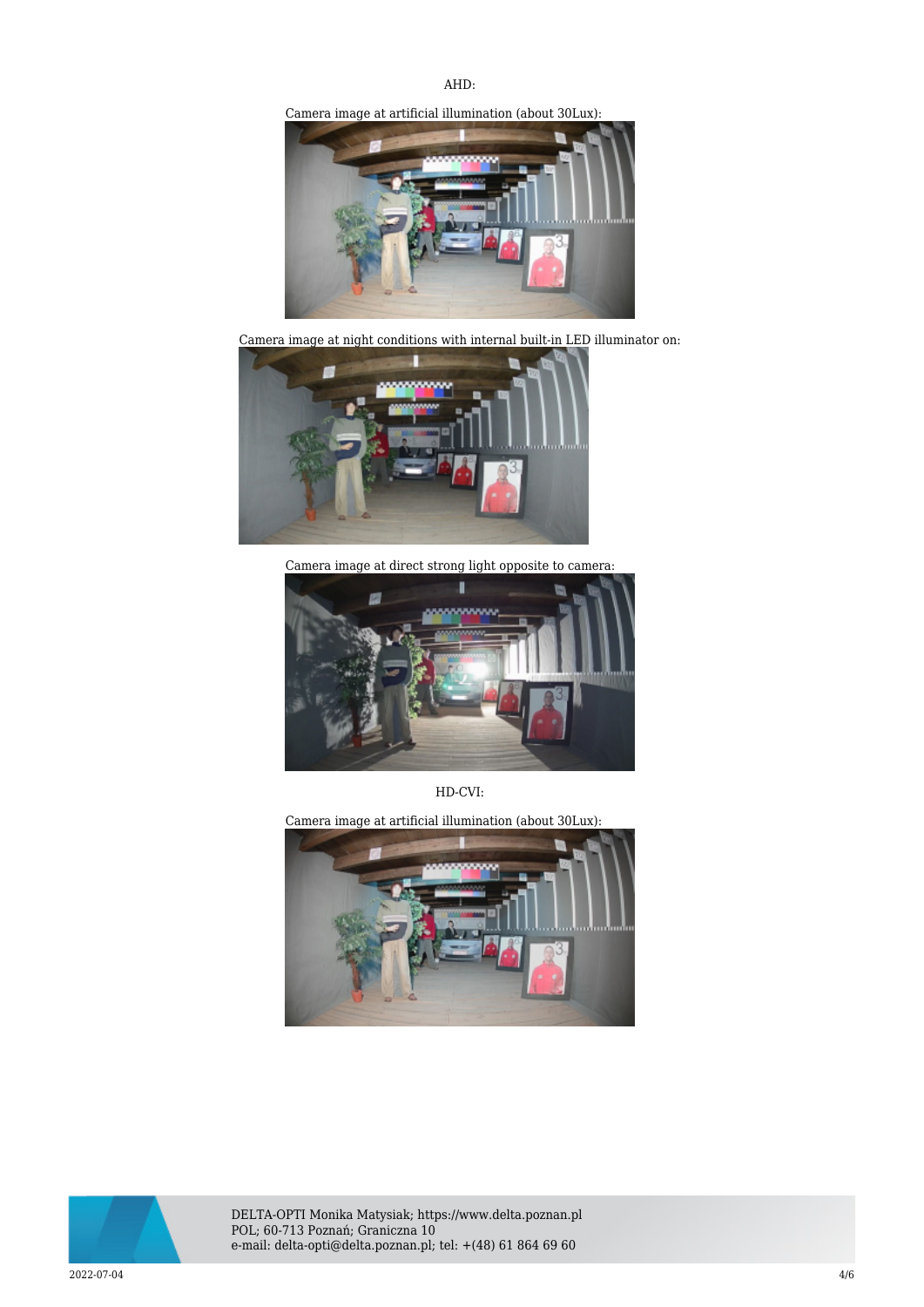[Camera image at night conditions with internal built-in LED](https://sklep.delta.poznan.pl/obrazki2/ds-2ce12dft-f28_2.8mm_cvi_img11_d.jpg) illuminator on:



Camera image at direct strong light opposite to camera:



HD-TVI:

Camera image at artificial illumination (about 30Lux):



Camera image at night conditions with internal built-in LED illuminator on:



Camera image at direct strong light opposite to camera:





DELTA-OPTI Monika Matysiak; https://www.delta.poznan.pl POL; 60-713 Poznań; Graniczna 10 e-mail: delta-opti@delta.poznan.pl; tel: +(48) 61 864 69 60

 $2022$ -07-04  $5/6$